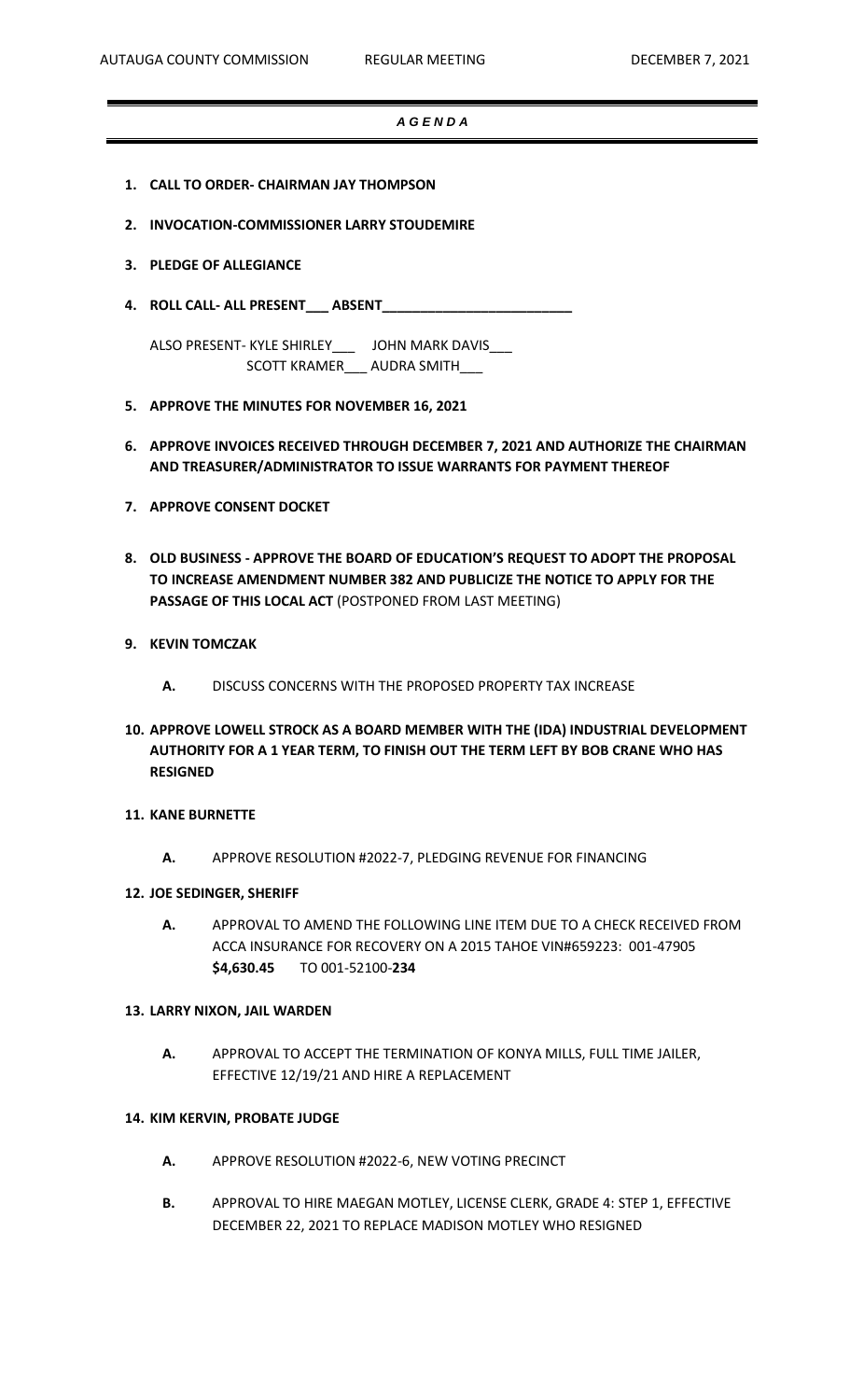# **15. PATTY VANDERWAL, PRATTVILLE AREA CHAMBER OF COMMERCE**

**A.** DISCUSS THE STATE OF ALABAMA SMALL BUSINESS OF THE YEAR AWARD WINNERS FROM AUTAUGA COUNTY

# **16. ERNIE BAGGETT, EMA DIRECTOR**

- **A.** APPROVE AMAS GRANT FOR THE CITY OF PRATTVILLE
- **17.** APPROVE THE FOLLOWING ABC LICENSE APPLICATION **ADD LOUNGE RETAIL LIQUOR (ALREADY HAVE BEER/WINE LICENSE)**

APPLICANT: COUNTRY MART 4 LLC OWNER: SHAMSHER LADHANI TRADE NAME: COUNTRY MART LIQUOR STORE

• 011- LOUNGE RETAIL LIQUOR STORE – CLASS II (PACKAGE) – **OFF PREMISES ONLY** 3356A HWY 82 WEST, BILLINGSLEY, AL 36006

# **18. JOHN PAUL O'DRISCOLL, SOLID WASTE OFFICER**

**A.** APPROVE THE FOLLOWING FY2022 SOLID WASTE EXEMPTIONS:

# **BATCH VIII**

| <b>RENEW</b> | <b>CHARLIE</b>   | <b>REESE</b>    | 1666 A CO RD 81   | <b>PRATTVILLE</b>   | 36067 |
|--------------|------------------|-----------------|-------------------|---------------------|-------|
| <b>RENEW</b> | <b>JEROME</b>    | <b>BAKER</b>    | 477 SHILOH CIR    | <b>AUTAUGAVILLE</b> | 36003 |
| <b>RENEW</b> | LUTHINIA         | <b>HALL</b>     | 3356 MOTLEY DR    | <b>AUTAUGAVILLE</b> | 36003 |
| <b>RENEW</b> | <b>BARBARA</b>   | <b>HOWARD</b>   | 463 FIG TREE ST   | <b>JONES</b>        | 36749 |
| <b>RENEW</b> | <b>ROOSEVELT</b> | <b>STEELE</b>   | 912 BURNS LN      | <b>AUTAUGAVILLE</b> | 36003 |
| <b>RENEW</b> | TAMAYA           | <b>WILSON</b>   | 393 B FIG TREE DR | <b>JONES</b>        | 36749 |
| <b>RENEW</b> | <b>LEOLA</b>     | JOHNSON         | 3165 WINSLOW RD   | <b>AUTAUGAVILLE</b> | 36003 |
| <b>RENEW</b> | <b>JULIET</b>    | <b>SMEDLEY</b>  | 1317 PERSIMMON TR | <b>PRATTVILLE</b>   | 36749 |
| <b>RENEW</b> | <b>RAMONA</b>    | <b>CHEEKS</b>   | 369 CHEEKS LN     | <b>PRATTVILLE</b>   | 36067 |
| <b>RENEW</b> | JIMMY LEE        | <b>CALLENS</b>  | 4364 CO RD 16     | <b>JONES</b>        | 36749 |
| <b>RENEW</b> | <b>GRACIE</b>    | <b>PICKETT</b>  | 1485 CO RD 127    | <b>BILLINGSLEY</b>  | 36006 |
| <b>RENEW</b> | <b>FRANCIS</b>   | CARR            | 1524 CO RD 15 N   | <b>PRATTVILLE</b>   | 36067 |
| <b>RENEW</b> | <b>RUTH A</b>    | <b>WILSON</b>   | 393 FIH TREE ST   | <b>JONES</b>        | 36749 |
| <b>RENEW</b> | TERESA           | <b>MOORE</b>    | 1625 OCTOBER DR   | <b>MARBURY</b>      | 36051 |
| <b>RENEW</b> | <b>HENRY</b>     | <b>GUICE</b>    | 1621 OCTOBER DR   | <b>MARBURY</b>      | 36051 |
| <b>RENEW</b> | TOMMY            | <b>ATCHESON</b> | 1221 CO RD 42     | <b>PRATTVILLE</b>   | 36067 |
| <b>NEW</b>   | <b>CLIFFORD</b>  | JOCKISCH        | 1481 CO RD 21 ALT | <b>PRATTVILLE</b>   | 36067 |
| <b>RENEW</b> | WANDA            | <b>MANNING</b>  | 343 CO RD 68 W    | <b>DEATSVILLE</b>   | 36022 |
| <b>RENEW</b> | <b>CHARLES</b>   | <b>GREEN</b>    | 890 CO RD 6       | <b>PRATTVILLE</b>   | 36067 |
| <b>RENEW</b> | <b>SHERONDA</b>  | <b>WILSON</b>   | 693 CO RD 15 S    | <b>SELMA</b>        | 36703 |

# **BATCH IX**

| <b>RENEW</b> | <b>TERID</b>     | <b>JACKSON</b>  | 2377 CO RD 57      | <b>PRATTVILLE</b>    | 36067 |
|--------------|------------------|-----------------|--------------------|----------------------|-------|
| <b>RENEW</b> | <b>KENNETH</b>   | <b>SHEPPARD</b> | 1763 CO RD 7       | <b>PLANTERSVILLE</b> | 36758 |
|              |                  |                 | 2334 REBECCA BELLE |                      |       |
| <b>NEW</b>   | <b>CRYSTAL</b>   | <b>RUCKER</b>   | DR                 | <b>PRATTVILLE</b>    | 36067 |
| <b>NEW</b>   | <b>DONNA</b>     | TYUS            | 366 CO RD 9 N      | <b>AUTAUGAVILLE</b>  | 36003 |
| <b>NEW</b>   | <b>DEBRA</b>     | <b>BENNETT</b>  | 376 CO RD 9 N      | <b>AUTAUGAVILLE</b>  | 36003 |
| <b>RENEW</b> | JAMES            | <b>O'NEAL</b>   | 376 CO RD 82       | <b>PRATTVILLE</b>    | 36067 |
| <b>NEW</b>   | SHEMIKA          | <b>KENT</b>     | 4201 CO RD 88      | JONES                | 36749 |
| <b>RENEW</b> | <b>CYNTHIA</b>   | JACKSON         | 750 CO RD 175      | <b>MARBURY</b>       | 36051 |
| <b>RENEW</b> | <b>GLORIA</b>    | <b>GARDNER</b>  | 768 CO RD 13       | <b>PRATTVILLE</b>    | 36067 |
| <b>RENEW</b> | THERESA          | HALL            | 3354 MOTLEY DR     | <b>AUTAUGAVILLE</b>  | 36003 |
| <b>RENEW</b> | <b>GERALDINE</b> | <b>HOWARD</b>   | 3346 MOTLEY DR     | <b>AUTAUGAVILLE</b>  | 36003 |
| <b>RENEW</b> | TAKIS            | <b>GARNER</b>   | 3670 BLEDSOE RD    | <b>AUTAUGAVILLE</b>  | 36003 |
| <b>NEW</b>   | <b>HUGH M</b>    | <b>CAFFEY</b>   | 2148 CO RD 40 W    | <b>BILLINGSLEY</b>   | 36006 |
| <b>RENEW</b> | <b>BETTIE</b>    | <b>HINTON</b>   | 1952 CO RD 79      | <b>BILLINGSLEY</b>   | 36006 |
| <b>RENEW</b> | <b>ALONZO</b>    | <b>HOWARD</b>   | 293 CO RD 1 N      | <b>JONES</b>         | 36749 |
| <b>RENEW</b> | GEORGE           | <b>MUNROE</b>   | 118 BERRY LN       | PRATTVILLE           | 36066 |
| <b>RENEW</b> | <b>JEFFERY</b>   | <b>ROPER</b>    | 1734 CO RD 19 N    | PRATTVILLE           | 36067 |
| <b>RENEW</b> | <b>JAMES A</b>   | <b>ROPER</b>    | 1747 CO RD 19 N    | <b>PRATTVILLE</b>    | 36067 |
| <b>RENEW</b> | <b>SHIRLEY</b>   | <b>SANDERS</b>  | 434 CO RD 4 W      | <b>PRATTVILLE</b>    | 36067 |
| <b>NEW</b>   | JIMMY            | WOOD            | 1623 A OCTOBER DR  | <b>MARBURY</b>       | 36051 |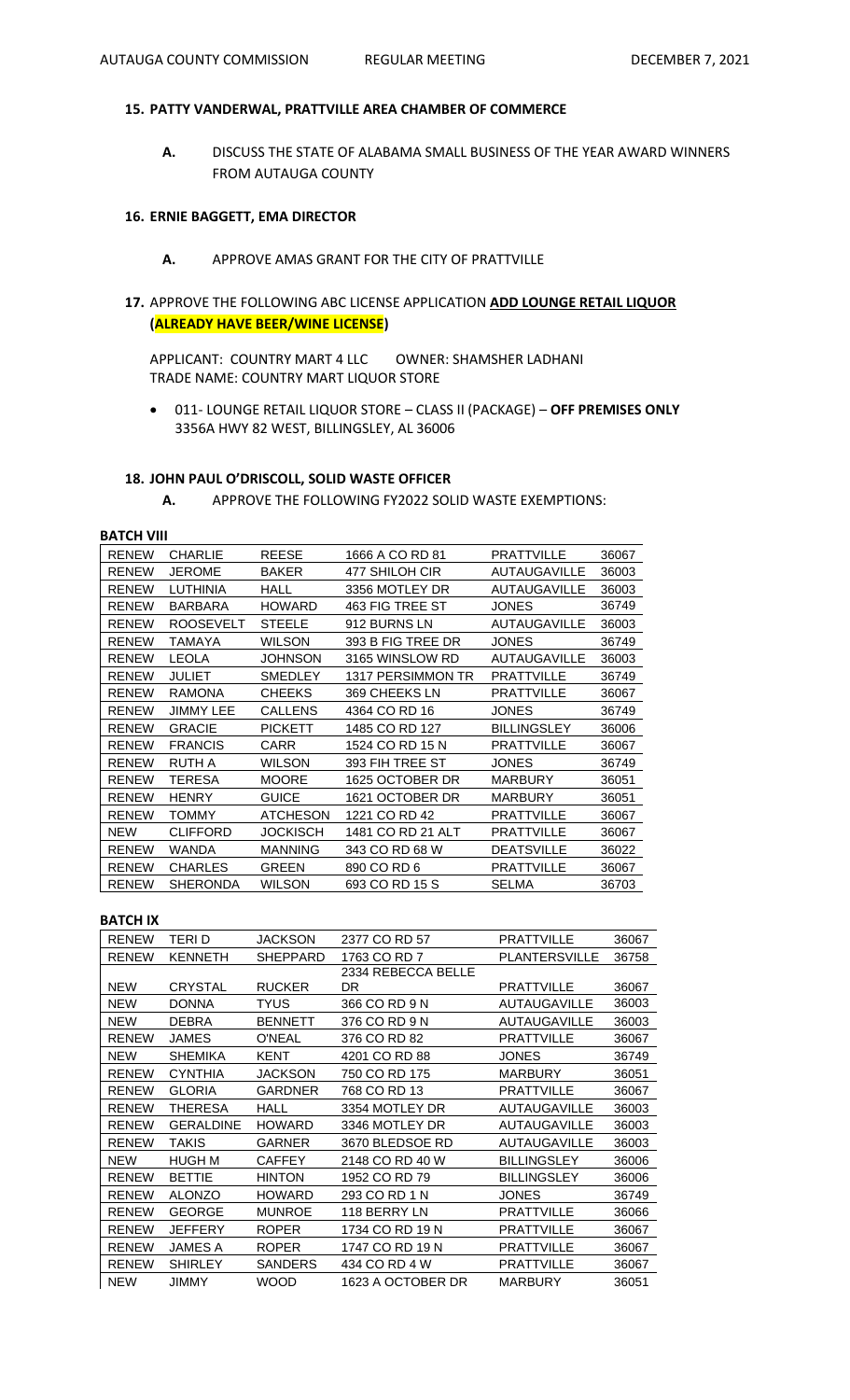# **19. JOHN MARK DAVIS, COUNTY ENGINEER**

- **A.** APPROVE PALMERY SUBDIVISION (District 4)
- **B.** APPROVE THE 2022 ANNUAL BIDS FOR MATERIALS AND PUBLIC WORKS
- **C.** APPROVE THE TERMINATION OF TRISTEN HAGANS, LABORER I, EFFECTIVE NOVEMBER 17, 2021 AND ADVERTISE FOR A REPLACEMENT
- **D.** APPROVE A ONE YEAR ONE STEP INCREASE TO GREGORY HINTON, MECHANIC, GRADE 5: STEP 5 DOH: 12/7/2020
- **E.** APPROVE TO HIRE MALIK CALLENS, LABORER I, GRADE 2: STEP 1 EFFECTIVE DECEMBER 8, 2021 (pending background check/drug test) TO REPLACE ADRIAN REESE WHO RESIGNED

### **20. SCOTT KRAMER, COUNTY ADMINISTRATOR**

**A.** APPROVAL TO SECURE A LOAN WITH CENTRAL ALABAMA ELECTRIC COOPERATIVE FOR CENTRAL ALABAMA COMMUNITY COLLEGE INCENTIVE

# **21. COMMENTS AND DISCUSSIONS**

**22. ADJOURN MEETING**